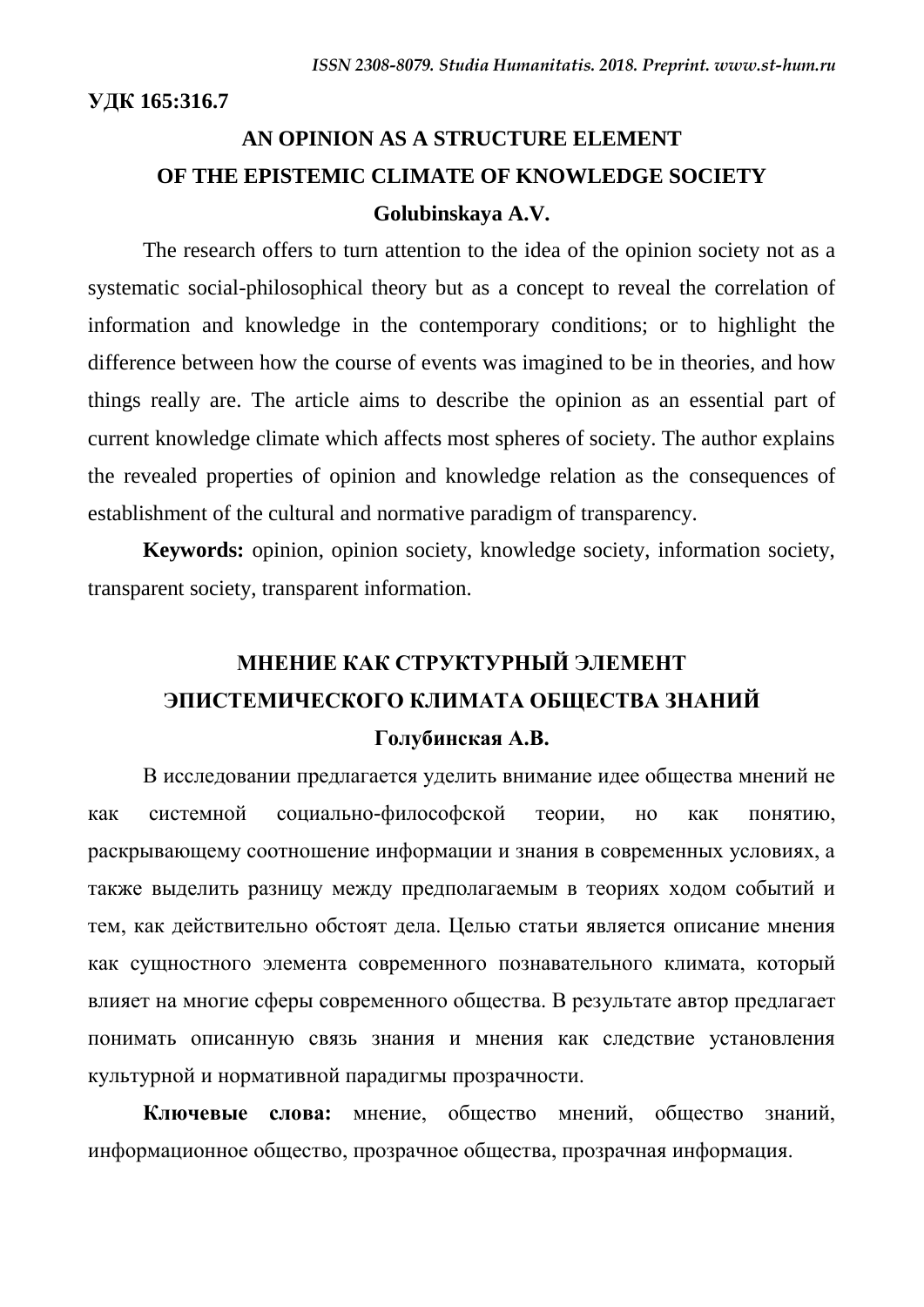*ISSN 2308-8079. Studia Humanitatis. 2018. Preprint. www.st-hum.ru*

*The reported research was funded by Russian Foundation for Basic Research (RFBR) according to the research project No 18-311-00061.*

Information is not equal to knowledge, but it is inextricably linked with the process of making knowledge, if not more. Russian political scientist Yuri Klyuev notes: "The myriad mass of media messages cannot form a complete individual knowledge, the differentiation of news; the diversity of their choice makes it difficult to consciously master the reality. Broadcasting production, endlessly multiplying entertainment, tabloids, crime programs, and popular music videos, dispels the audience attention and forms the individual"s fragmentary consciousness. Information, from which the semantic, evaluative, moral, and moral characteristics of the described phenomenon, fact, event are excluded, undermines the foundations of human planetary existence as a rational being, endowed with the abilities of consciousness, thinking and speech" [3, с. 194]. However, is it possible today to mark information flows as neutral, devoid of evaluation and internal morality? Yuri Klyuev is one of the few who uses the term "society of opinions" about the modern society as a heterogeneous community of many communities according to the participants" social status and unstable according to models and psychology of communication.

Epistemological explication of opinion is uncertain. "To know" is often equals to "to have justified belief that something is true" [6, p. 128], but the epistemic situation "to have an opinion" as the concept of modern theory is disputable. The problem of justification of opinion attracts attention of modern analytic epistemology and the current state of the theory of knowledge requires the analysis of different kind of beliefs: how to relate an opinion with a knowledge, is the existing knowledge theory enough to describe opinion as the epistemic condition of a person or as a propositional attitude. Presumably, an opinion is the form of belief with the lower sense of certitude. In this context, the society of opinions is not even a scientific concept, but an allegory, which appeared in discussions about the problem of the relationship between information and knowledge in the conditions of modernity. This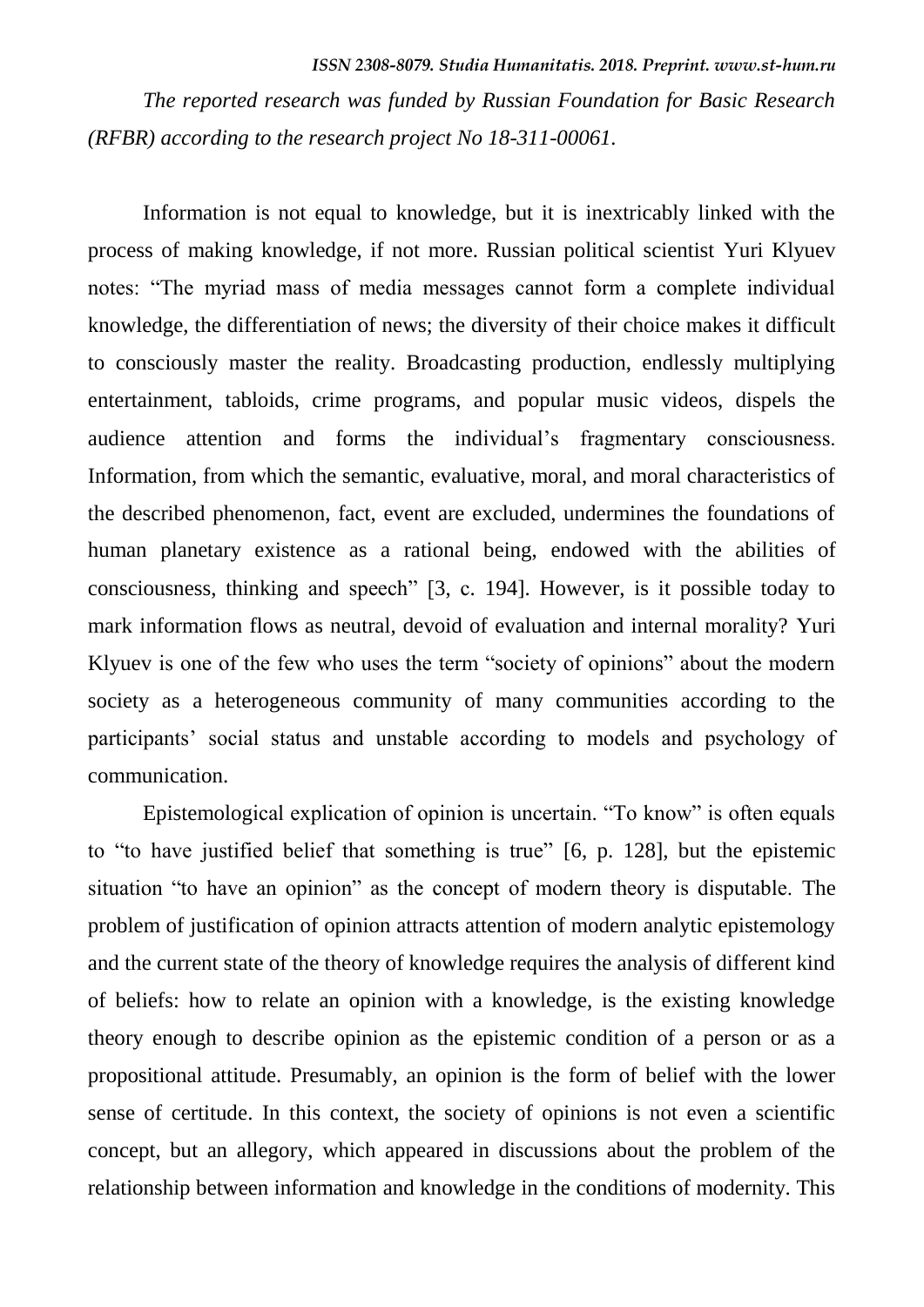allegory is not needed in order to offer a comprehensive description of the interrelations and laws of modern society, like "information society" or "knowledge society", but rather to emphasize one of the important characteristics that become visible only if the mentioned concepts are applied to reality. In other words, the idea of the society of opinions lays the difference between the course of events assumed in the theories and how things really are.

The aim of daily behavior of a modern society subject in the information environment can be hardly called as the search for objective truth; it is more probable, that these subjects are consciously or unconsciously directed at wandering among various kinds of opinion mediators. Some of these mediators, let's call them primary, were originally created for publicizing of opinions (talk shows, reality shows, blogs, forums). Others can disseminate opinions under the guise of facts and among facts, and they include not only news services, but also academic publications, educational platforms, and other sources positioning themselves as the mediators of knowledge.

The idea of the opinion society is related to the way the information revolution has shaken the system of the expert evaluation of information. The non-formal establishment of "equality" between opinion and knowledge was considered permissible when it was the opinion of an expert. Epistemology provides measurements of what distinguishes knowledge from opinion, and both concepts seem to have different definitions for the traditional and for the virtual-informational contexts [6]. The reason is prominent: in virtual information environment an opinion keeps acting like information occasion even after the subject rejected it, the authentication of its source is difficult, so the technologies shapes or reshapes the way opinion exists [9]. In such an information environment, where a professional and an amateur have an equal chance of being heard, the source of information ceases to be the primary criterion for its assessment. The attempts to find the source of a statement in a virtual-information environment often turn into a transition from one link to another, and each of the steps may slightly or significantly distort the message (in the manner of playing a "broken phone"). If you begin to unravel such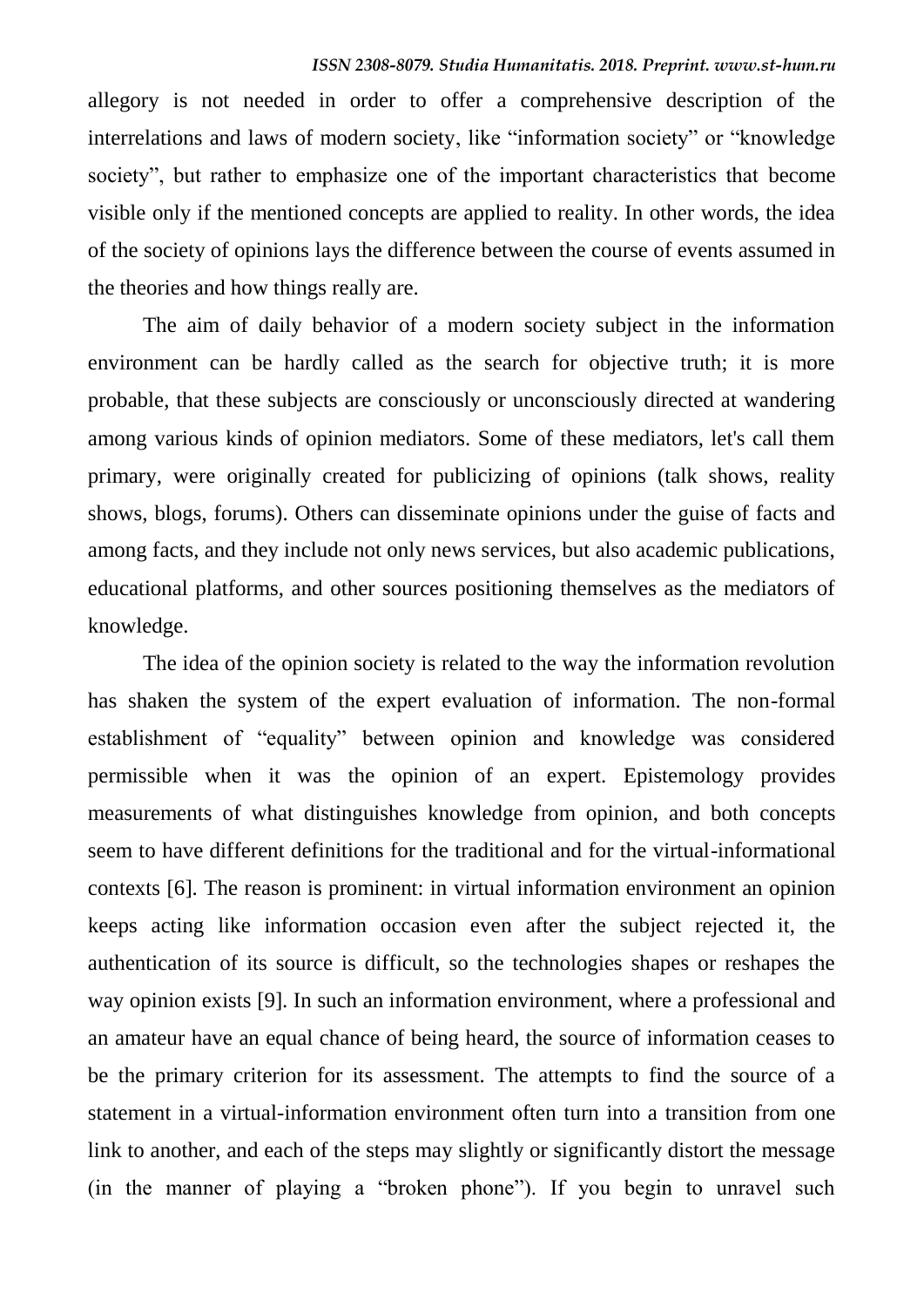informational tangles, then curious cases are discovered where formative knowledge statements get into the news from student course works or regular users' comments on other news. Thus, the final information, therefore, does not have one source, but a kind of "hyper-source", though in some cases it has no relation with expert opinion. There are at least two possible interpretation of the connections:

– Opinion society is the result of admitting the equality between the truth and the expert evaluation of the information.

– Opinion society may be a result of disordering the expert system.

An interesting observation in the structures of some news agencies can be made now: in order not to miss interesting news, even if it is not possible to establish its authenticity, the practice of "popular news" has appeared in the information services. The reference to the "author" of the news usually signed "resident", "driver", "manager" by and large does not bear any information in itself, but the status of the news removes any responsibility for the information contained in it. But the most important thing is that such "popular news" can achieve the desired effect even in the absence of news as such.

Kevin Folta noted that in the emerging society of opinions the main tool for making knowledge is the skill "sink into the soul", that is, to create and reproduce emotional narratives. This property is easily seen in the activities of those who distribute disinformation, induce social panic, fraud, but not those who are engaged in science, and as a result there is a crisis in the ability of society to produce an adequate average opinion. As an example of this, Kevin Folta cites the stir concerning GMOs: scientists and specialists in agriculture should give reliable knowledge about GMOs, but for some reason they are little involved in public conversations, while someone else sympathetically changes people's thoughts and feelings [5, p. 2]. Indeed, scientists are actively involved in public discussions when the problem is brewing to a certain extent and becomes a problem for the scientists themselves. However, at this stage, peace negotiations are usually replaced by bitter disputes.

Following the Kevin Folta"s logic, the current problems with the adoption of scientific knowledge in society are the fault of the scientists themselves, who did not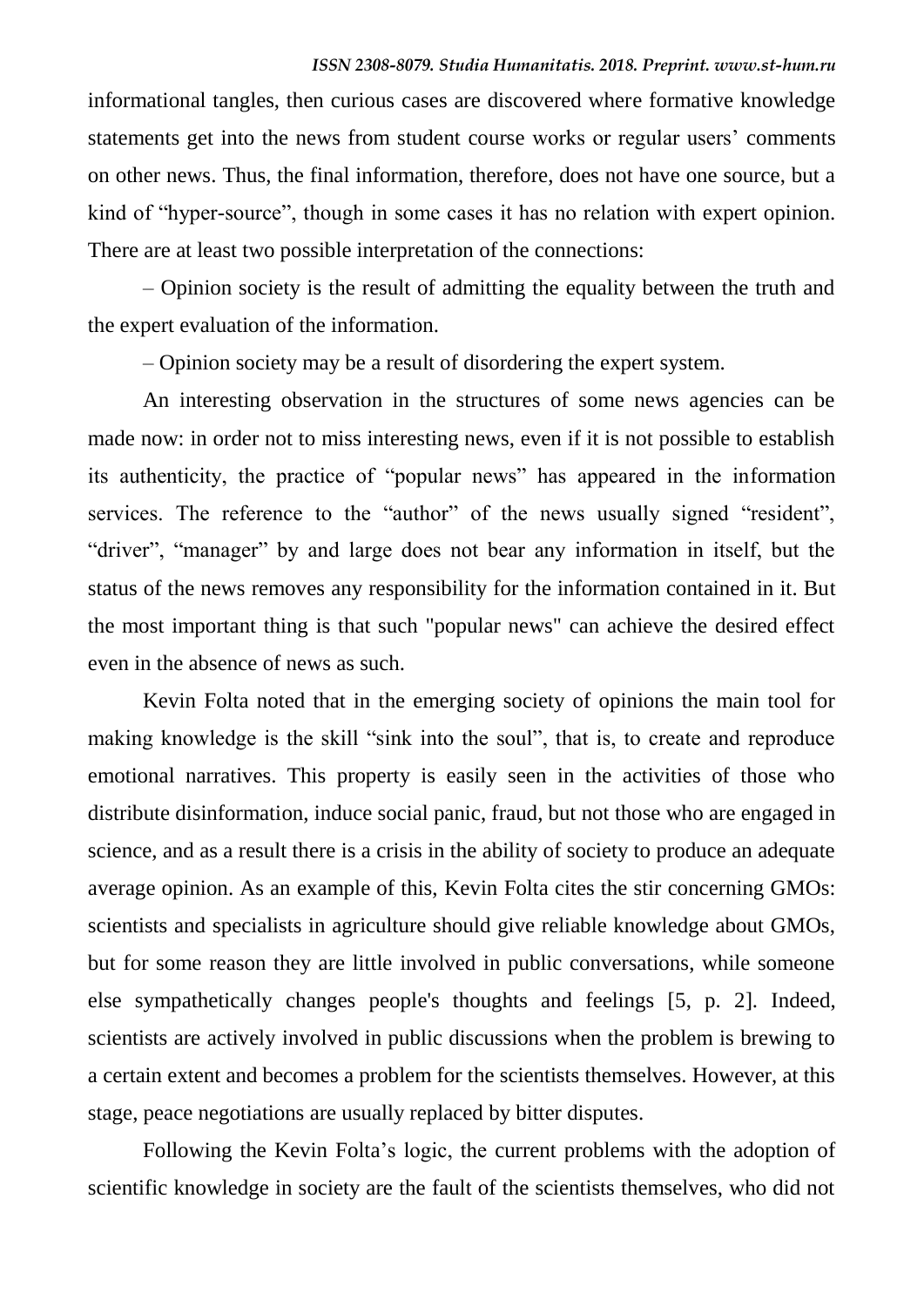provide the formation of correct ideas about the results of their research in time. In the society of opinions there is practically no time left for such actions, because its main imperative is to take a position as soon as possible, without hesitation, to take a position, and give an assessment on each occasion that has arisen. So, the rumors and gossip inherent in personal conversations becomes the machine for the interpretations production for claiming the information accuracy. As a result of such haste, there appear streams of poorly-thought conclusions, which, despite everything, have gained support and an "army" ready to defend opinion in front of the skeptic.

The opposite suggestion is that the connection between these concepts is somewhat different, and the difference in reading is related to the place that opinion itself occupies in the intellectual history of society. In our opinion, the society of opinions is not just a society where each subject has an opinion (which can characterize any epoch anyway), but where the opinion becomes sufficient and isolated, that is, it ceases to have relations with other degrees of information reliability assessment. Opinion and knowledge coexisted from time immemorial. What has changed with the advent of the information society? Traditionally it was believed that one reliable knowledge about the world is possible, and an opinion claiming to be called knowledge had to fight for existence. The Copernican model could not coexist with the Ptolemaic one, but had to completely occupy its "throne". Even the New Age is not characterized by the division of knowledge into scientific and parascientific [1], probably just from the fact that new knowledge either came to replace each other, or opened up territories free of explanations. The emergence of quantum mechanics, on the contrary, did not lead to the abandonment of Newtonian theory, but became an example of the fact that the scientific explanation is not always unique and universal, and next to the dominant beliefs, one more such "throne" can be erected, and the "lands" can be divided. At the level of everyday thinking, this model turned out to be very comfortable: conflicting knowledge can form an overall picture of the world, if we do not compare them with each other, but give them separate territories.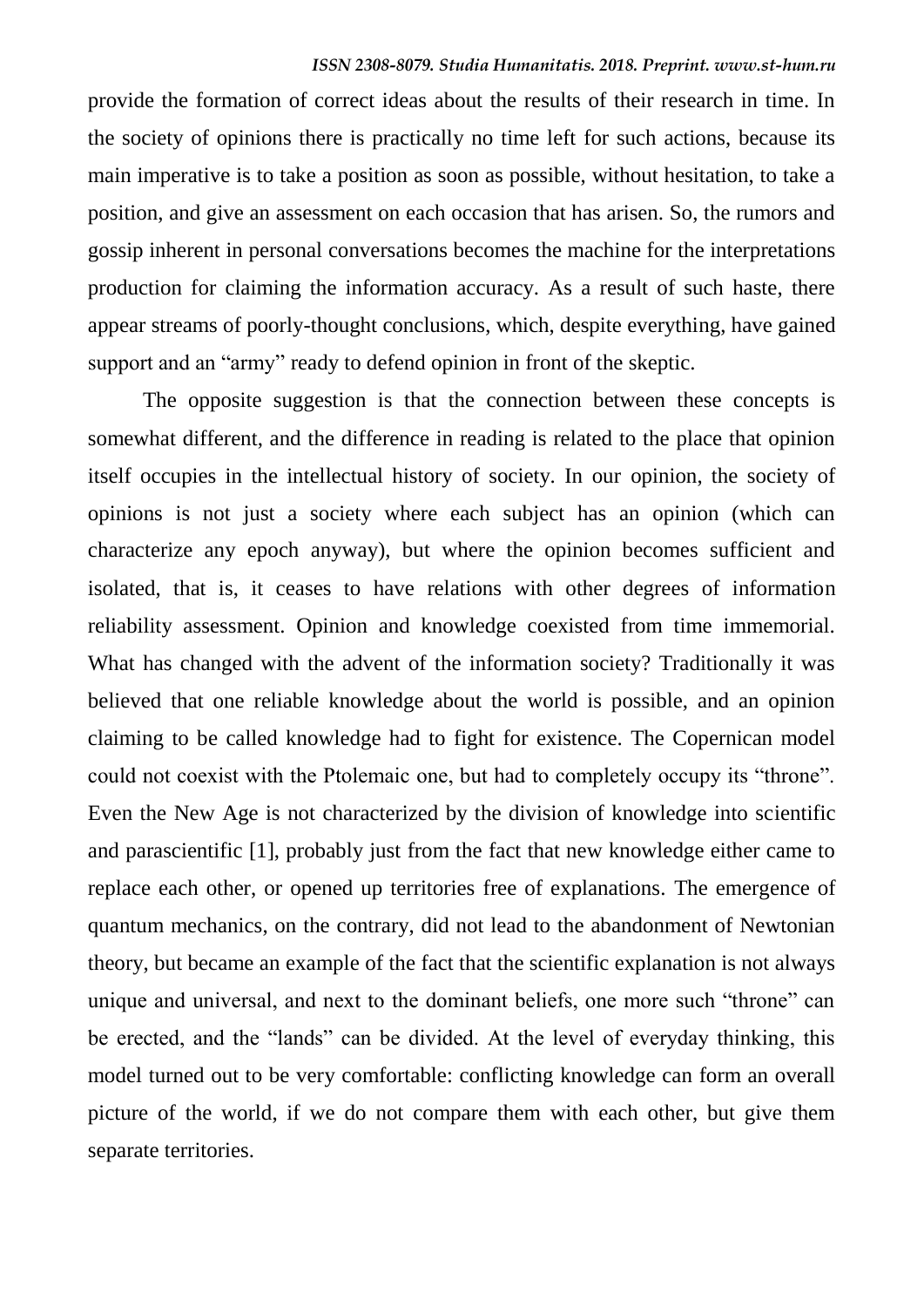An example of such thinking is given in the work by Patricia S. Churchland. She writes: "As a physician, my mother sought to give a scientific or close to scientific explanation, but at the same time being a Christian, she accepted a religious explanation of those questions that science has not yet been able to answer" [4, p. 26]. Obviously, such a segmentation should be controversial, because religious and scientific forms of knowledge of the world differ in the very basics. But why do we need to compare the basics?

The fact that such a question can be raised is cause for concern in advance of some tangible consequences. In the example given by Patricia S. Churchland, this is not about everyday misconceptions inherent in the narrow-minded thinking, like the misconceptions that the sun is yellow, but about "thinking over" the scientists' findings in those areas where knowledge is not enough to publish the findings. On the one hand, the desire to search for explanations of what is happening, perhaps, is one of the most important characteristics of meaningful human activity. However, in the scale of the information society, a kind of thinking-out culture is being formed, the results of which can sometimes not contradict scientific facts, which in fact, is commonly called opinion, and all this together, like patchwork, becomes a single canvas of the world.

The society of opinions is not the best platform for scientific knowledge production. Firstly, since there are serious obstacles for knowledge to go beyond the expert community. Secondly, overcoming these obstacles displaces the space of scientific fantasy and compels the scientist to abandon creative activity in favor of activities to refute the conclusions that have no prerequisites, that is, to fight with imaginary pests. However, the harm from their adoption by the population is not imaginable at all, for example, when it involves human health issues or the ability of the population to adequately assess social changes in general.

However, the society of opinions is not a local phenomenon of one of the communities. So, for example, Springer, one of the largest scientific publishing houses, cites a generalized experience about works entitled "How can we 'change reality'?", where under "change reality" there can be "prosperity", "move from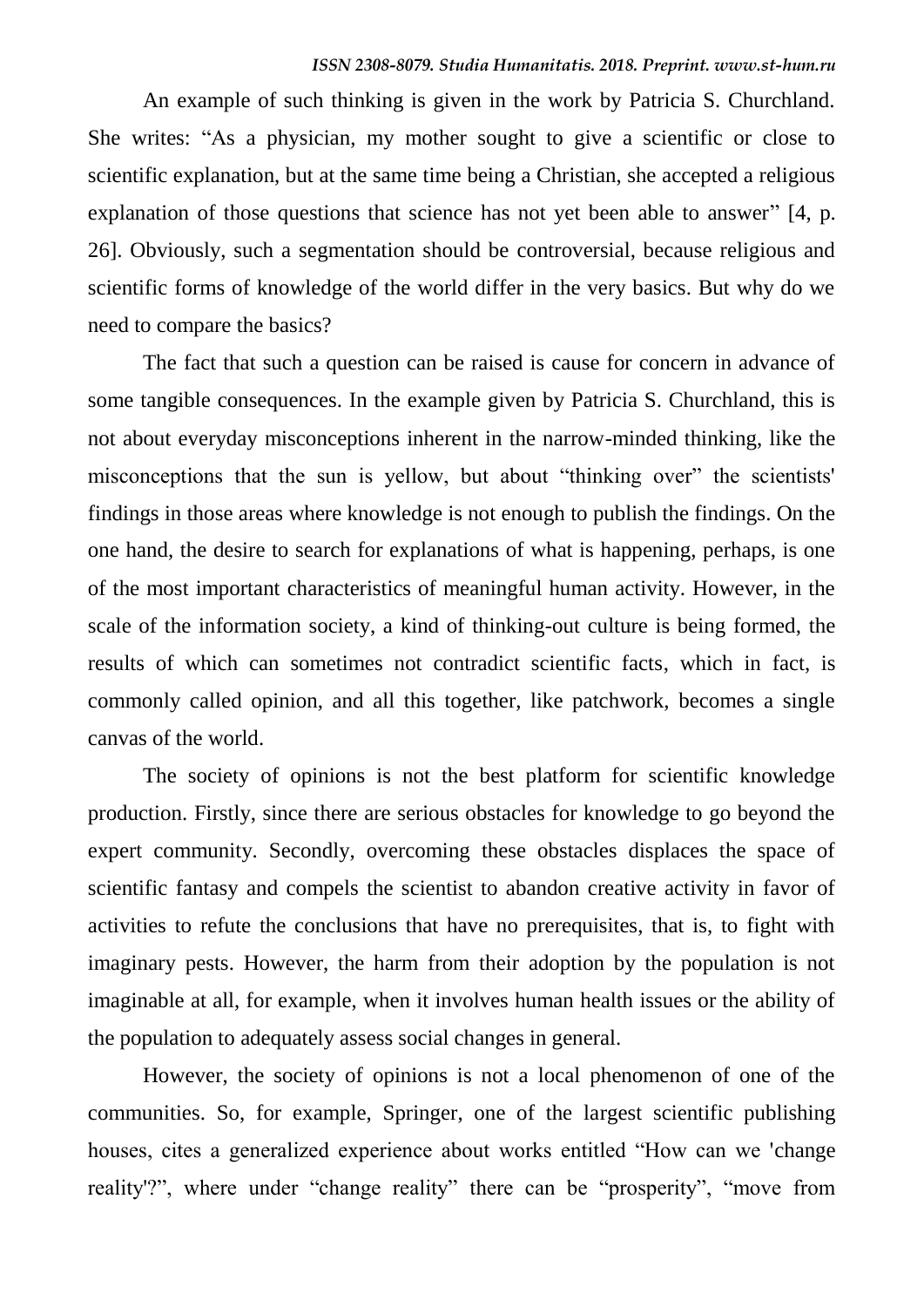traditional farms to bio farms", "to increase the demand for exotic mushrooms", etc., but, regardless of the topic, the content of the works can hardly be called a study, rather – a subjective reflection. Publishers rightly point out that such works do not provide knowledge, do not give answers to globally significant questions and generally do not give anything except the author's opinion, which is not necessarily false, but also not necessarily applicable to reality, and more often even without trying to correlate the theory with reality [8]. Probably, it is precisely the absence of a setting for correlating information, which can and should be compared logically and is a key characteristic of the society of opinions.

An interesting example is given by Alexander Voin: "The Kiev House of Scientists, where I have been conducting a philosophical seminar for 4 years, turned into a club of mystics, ufologists and just acting in the name of science, where you can hear that dolmens and other Neolithic monuments were created by aliens (primitive people without modern technology could not create it). Although before that the same lecturer, by the way, an associate professor at the university, managed to report that the last dolmens were created by the aborigines 200 years ago on some islands in the Pacific Ocean, which was recorded and described by Europeans" [2, с. 242]. The experience shared by the author is an example of the fact that loyalty to information is equal to loyalty to misinformation, even within one event, one chronotope.

How can we conceptualize all the examples? Possibly, the society we live today can be explicated with the term "transparency", the meaning of which lies in the obligation of all before all to ensure the smooth circulation of information. The idea of transparency, that is, accessibility and accountability, has become not just a fetish of modernity, but a real systemic compulsion: the principle of transparency has become an imperative for institutionalized systems (transparent budget policy, transparent prices). Then transparency invaded the mechanics of everyday life through blogs, social networks, video broadcasts. But what is a transparent society, if not just a society of opinions?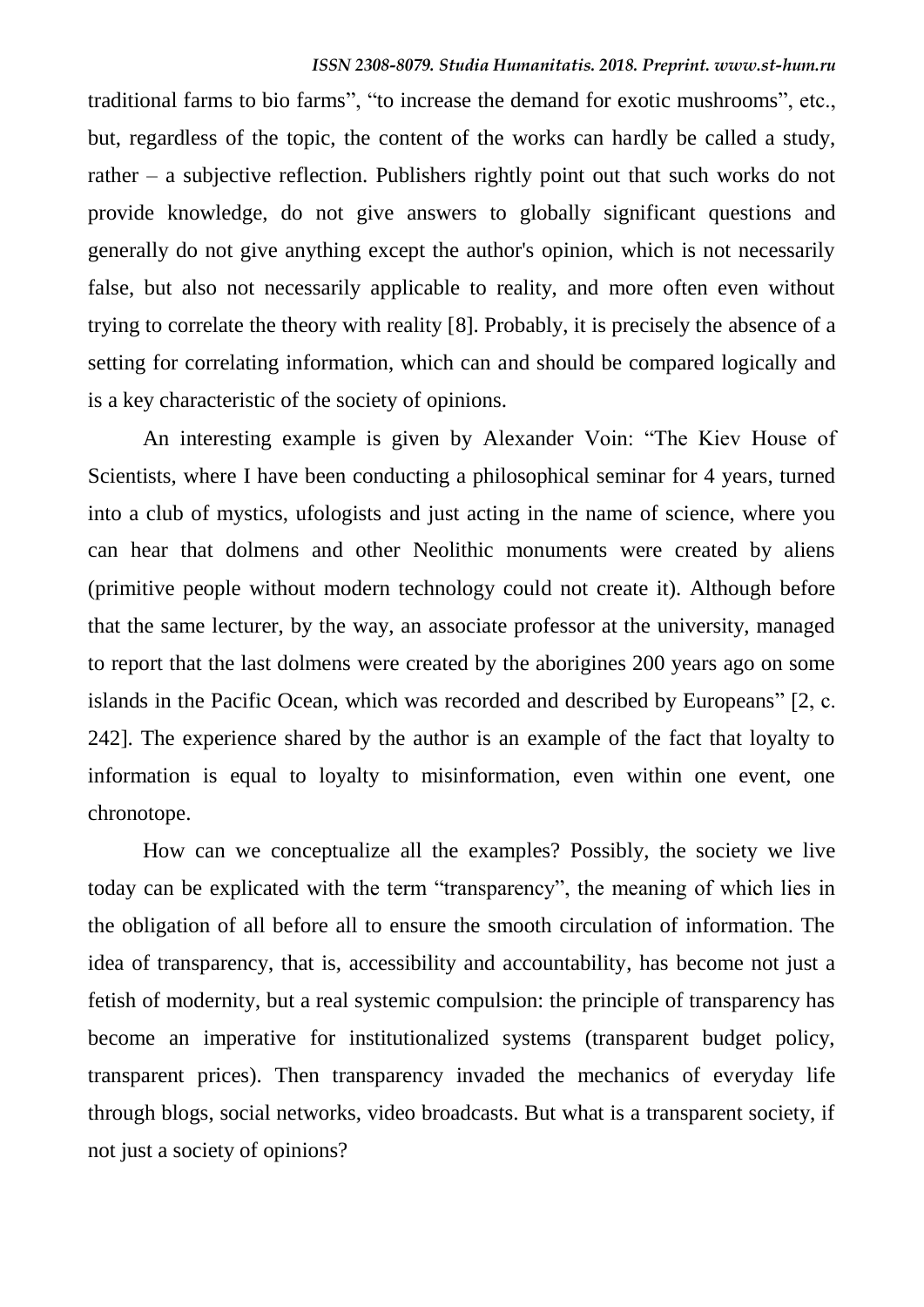In Byung-Chul Han"s book "Transparent Society" the author provides an idea that massive information flows reduce the ability to make personal judgments [7]. But his conclusion can be continued: instead, it stimulates consent skills. Scientific knowledge always draws the line between what is true and what is false; in other words, knowledge always acts as an "accuser" to certain information. Truth doesn't care how many people and how much data work in its favor; the truth is characterized by the statement "everything else is a lie". Opinion, on the contrary, has a high level of loyalty to other opinions, and at the same time is highly dependent on statistical indicators. Opinion is gaining momentum with the "Like" and "Share" buttons, but if we draw such an analogy with respect to scientific knowledge born in a dispute, in doubt, then its dynamics would depend more on the "I do not like" button. It is noteworthy that in large social networks, hotbeds of opinions, there is no such option – the opinion never goes to confrontation. Moreover, in social systems that massively use network communication technologies, "like" and "repost" have market value and the power of determining the message priority, but never its antipode. In the language of V. Benjamin, the "like" of an opinion, like the attention of an exhibit, determines its exposition value, which translates it into capital.

It turns out that the opinion is positive and it does not entail responsibility. It is economically measurable and communicatively expedient. The latter means that a publicly expressed opinion causes a chain reaction and controversy. The term "controversy" has come from the ancient Greek language and literally means "military action" and in controversy, like in war, the most important thing is the territory. Science does not offer one universal knowledge for describing everything at once, but transparency does not tolerate gaps and lacunae, which had just become a territory for opinions. If this is true, then the society of opinions is the society of imaginary consent.

#### **Bibliography:**

1. Дворников В.В., Иванов Ю.В. Проблема псевдонауки и квазирелигии в условиях информационного общества // Власть и общество: история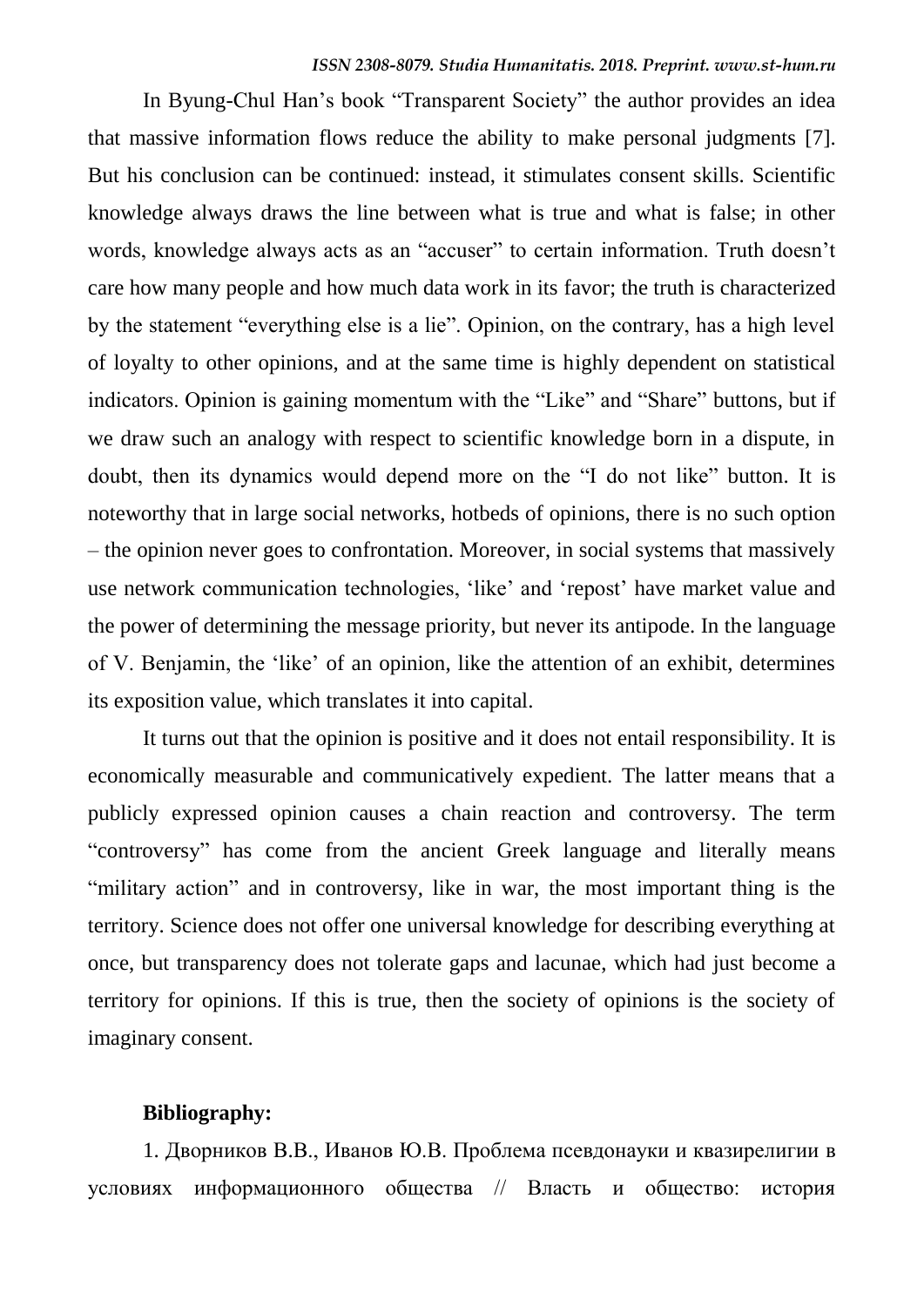взаимоотношений: материалы Десятой региональной научной конференции (г. Воронеж, 19 марта 2016 г.) / Под общ. ред. В.Н. Глазьева. Воронеж: Истоки, 2016. С. 462-468.

2. Воин А.М. Единый метод обоснования научный теорий: монография. М.; Берлин: Директ-Медиа, 2017. 268 с.

3. Клюев Ю.В. Политический массмедиадискурс в России: феномен и концепции (2000-е годы) // Современный российский медиаполис. СПб.: С.- Петерб. гос. ун-т, филологический ф-т, 2012. 324 с.

4. Churchland P.S. Touching a nerve: Our brains, our selves. NY: WW Norton & Company, 2013. 304 p.

5. Ferguson B. Talking to a concerned public // Emerging Times. FFVA Annual Convention. 2015. Vol. 5. Issue 1. P. 2.

6. Foth M., Odendaal N., Hearn G.N. The View from Everywhere: Towards an Epistemology for Urbanites // 4th International Conference on Intellectual Capital, Knowledge Management and Organisational Learning (ICICKM). Cape Town: South Africa, 2007. P. 127-133

7. Han B.C. The transparency society. Palo Alto: Stanford University Press, 2015. 72 p.

8. Kampen J.K., Tamás T. 2014. Should I Take This Seriously? A Simple Checklist for Calling Bullshit on Policy Supporting Research // Quality & Quantity. 2014. Vol. 48. No 3. P. 1213-1223.

9. McCombs, M. Setting the agenda: Mass media and public opinion. NJ: John Wiley & Sons, 2018. 208 p.

#### **Data about the author:**

Gоlubinskaya Anastasia Valerievna – junior researcher of Open Education Institute, National Research Lobachevsky State University of Nizhny Novgorod (Nizhny Novgorod, Russia).